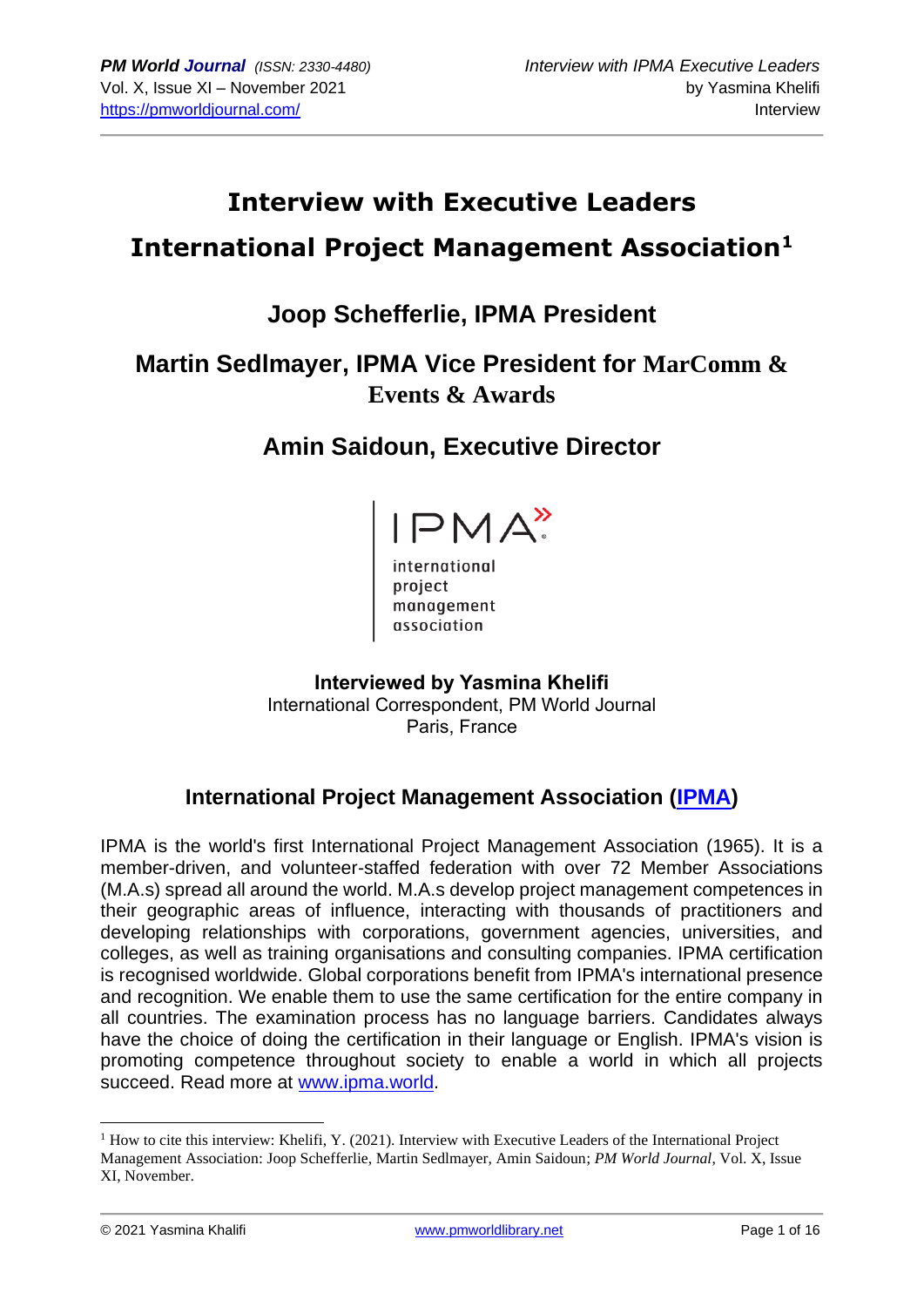## **Interview with Joop Schefferlie**

IPMA President



# **Interviewed by Yasmina Khelifi**

International Correspondent, PM World Journal Paris, France

#### **Introduction to the interviewee**

**Joop Schefferlie** is Vice President Certification of IPMA and President-elect. His mandate as president of IPMA starts in January 2021. Joop is director of IPMA Certification B.V. He has over 15 years of experience building and changing complex organisations up to more than 800 workers based on a clear vision and objective. His passion is to develop and improve project management. Joop is a decisive and resultoriented entrepreneur with a focus on the future and possible improvements. Realises complex changes recognise opportunities and is able to steer others in such a way that a translation is made from vision to reality. Strong in starting projects in which the intended purpose of the change, expertise and professional development are central. Communicates honestly and to the point, is independent and has preponderance. He is in his element when structures or procedures need to be put in place, or critical comments need to be made.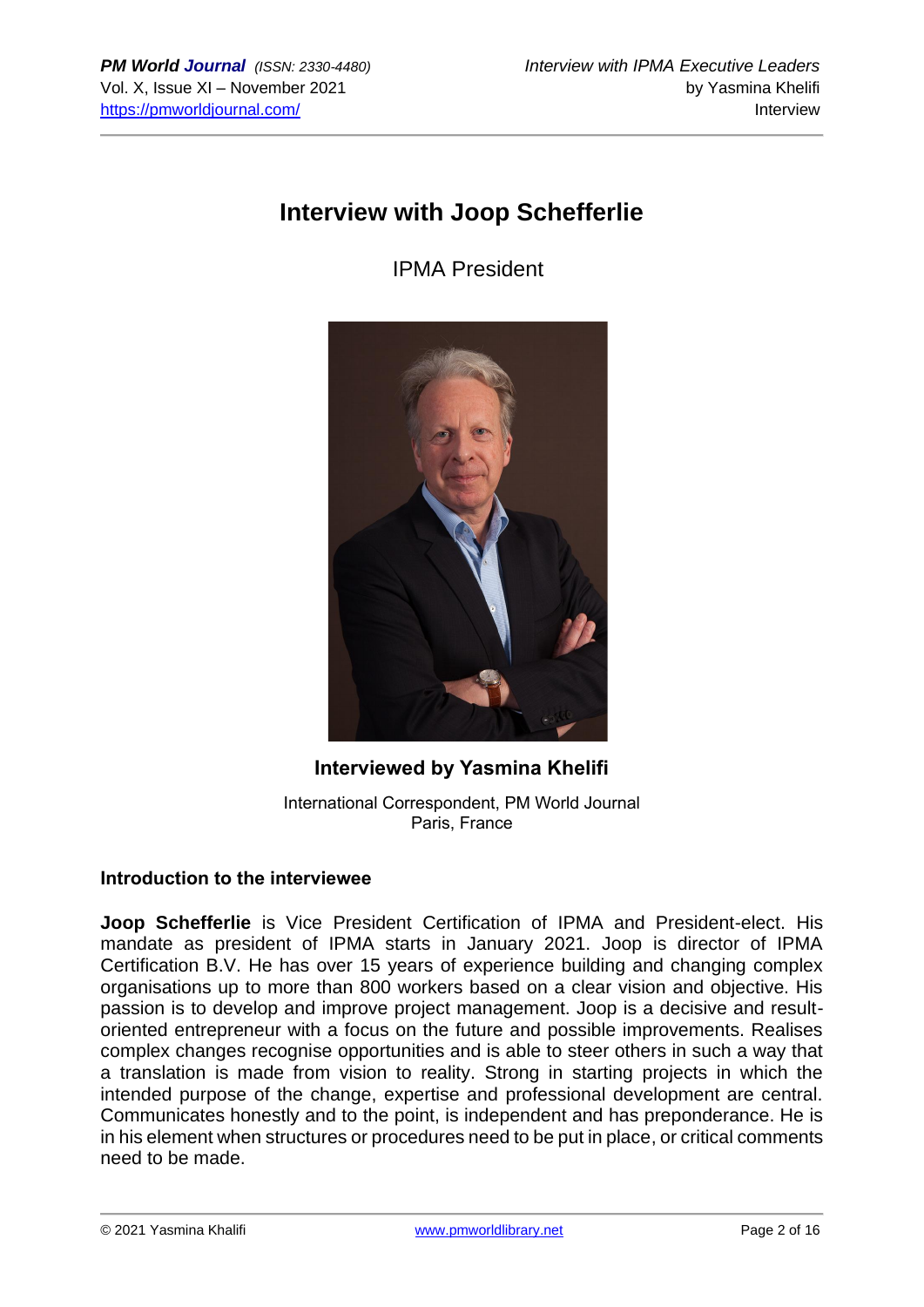## **Interview**

**Q1**: First of all, thank you for accepting an interview request from PMWJ. You are the new President of IPMA Global since December 2020. What do you envision for IPMA Global by 2024?

IPMA wants to be the conductor/orchestra leader in promoting project management recognition and engaging stakeholders worldwide in advancing the discipline. We will achieve this by:

- A high performing global reach through a sustainable, equitable and diverse network of mature Member Associations (in 72 countries).
- Value-adding benefits for the profession, economy, society and environment through audience-oriented, integrated and self-sustaining know-how, products and services

#### **Q2**: Has covid19 affected IPMA? In what ways?

Covid has affected every human being, company, or organisation all over the world, also IPMA. Unfortunately, many companies stopped temporarily investing in developing and educating Project Management organisations and professionals. From the beginning of the pandemic, IPMA successfully switched all activities via a digital transformation and offered certification, webinars, best practice week, our congress online.

#### **Q3**: What roles play the project management associations in society in the world?

Almost 40% of our economic activities (time and money) is spending through projects. And that will be more. Especially when you look at what is happening in the world (pandemic, overpopulation, climate, shortage of food) and developments like Artificial Intelligence, this means that the type of projects in the near future will change, but also the role and importance of competent project managers.

**Q4**: You have a passion for developing and improving project management. What has changed in project management during the last 5 years? (Skills required, methodologies, techniques, types of projects, environment.)

What really has changed is the way we look at and act as leaders in general and also project management. We're switching from a traditional perspective (direct and control) to a more adaptive way of leadership. I'm delighted with this change; the usefulness of project management and projects depends on competent people. Of course, is knowledge (including methods, technics) an important basis, but without competent people, every project will fail.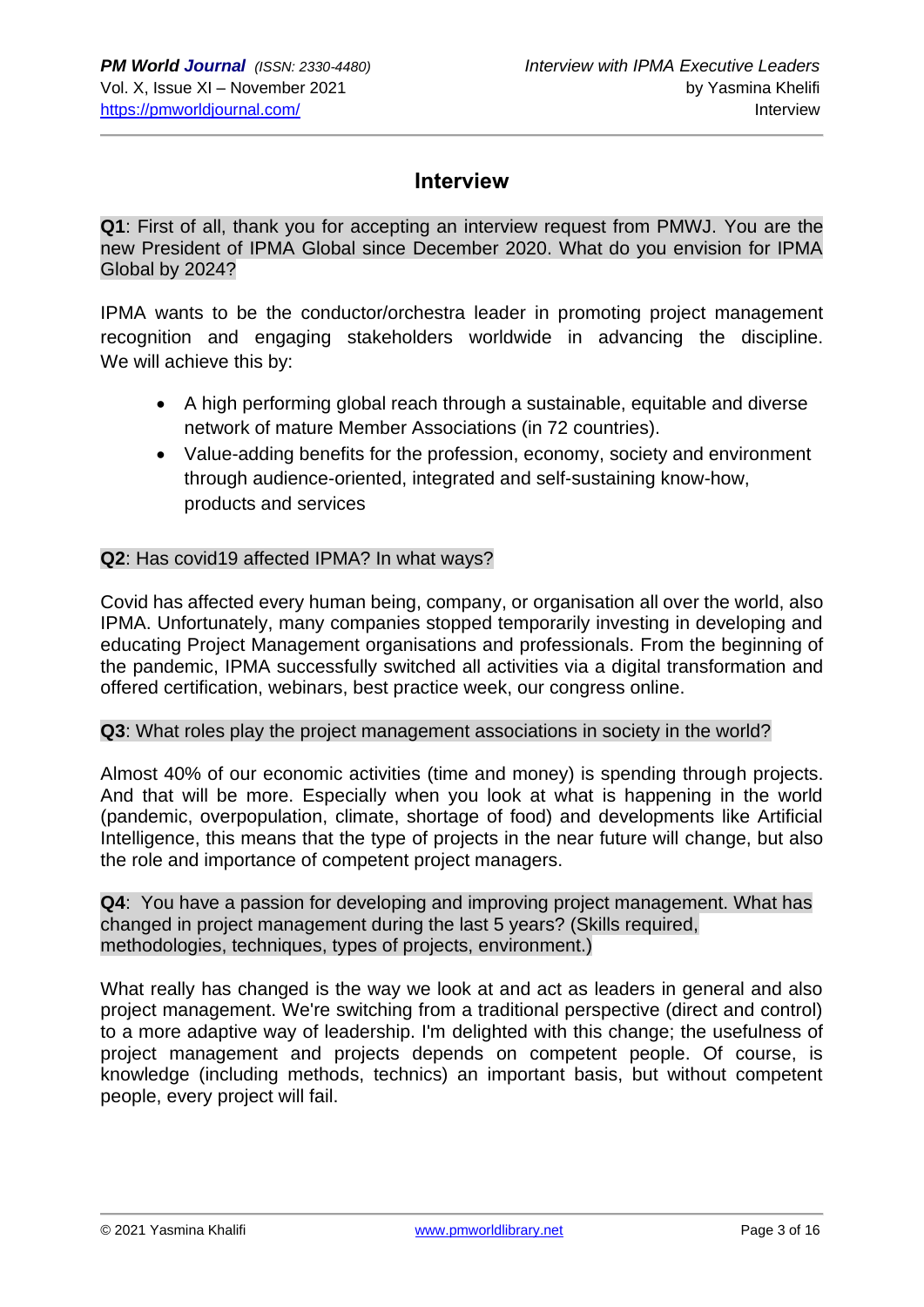#### **Q5:** What do IPMA certifications bring to a project manager?

For projects to be successful, a number of elements are needed. A sound methodology or framework is probably the first thing you think of, but there is more. You also need a project professional with the right competencies. These two elements cannot exist without each other: after all, you need someone to carry out the project, and that person needs an approach to accomplish the task. An IPMA Certificate gives you as a project professional the second element: insight in your competences.

An IPMA Certificate is always based on the Individual Competence Baseline (ICB), making it unique. This baseline is recognised internationally, so an IPMA Certificate has the same value in every country (that is affiliated to IPMA). From creating this model, it was already clear that having insight into your competences is one of the prerequisites for a successful project. What makes it such an important precondition?

As a project professional, when you have insight into your competencies, you know what you are good at and where you can still grow. But also what you are not good at. With this insight into yourself as a project professional, you get a picture of the projects that suit you and which do not. So you can know in advance whether you can complete a project successfully or not. The only question you need to ask is: do my competencies fit this project?

#### **Q6:** What is the future of project managers?

Project Management is and will be a people business. Stay competent, develop, share, learn.

#### **Q7:** Do you have a last message to PM World Journal readers, please?

Adopt the changes in leadership style and be ready for the future with different types of projects in an innovating world. Join the IPMA network to share your knowledge and experiences with other colleagues.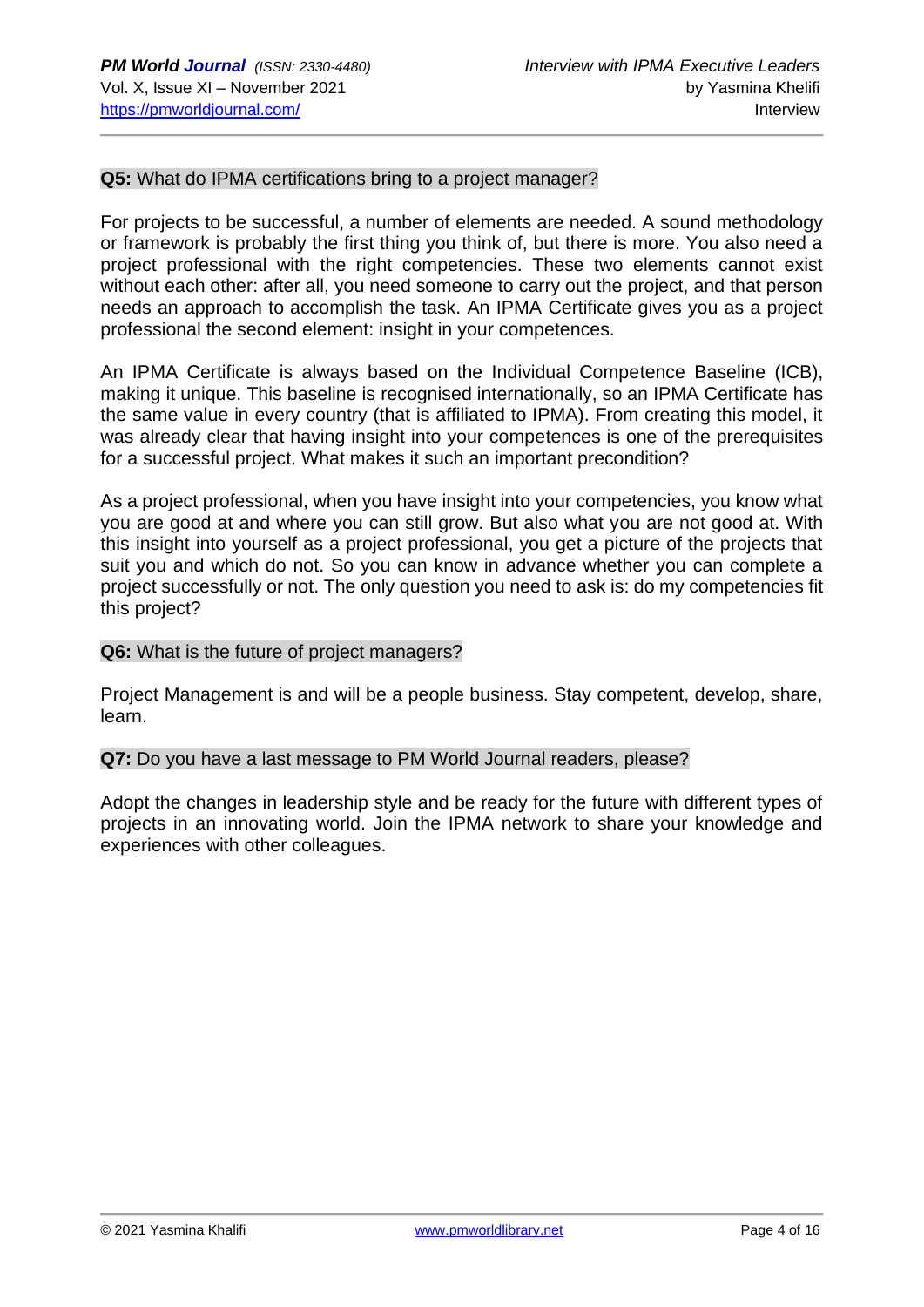## **Interview with Martin Sedlmayer**

Vice President for MarComm & Events & Awards International Project Management Association



## **Interviewed by Yasmina Khelifi**

International Correspondent, PM World Journal Paris, France

#### **Introduction to the interviewee**

**Martin R. Sedlmayer**, IPMA level A program director, MBA in international management, IPMA Vice President MarComm, Events & Awards, Head of Rolling Stock Acquisition programs at SBB Swiss Railways, Volunteer with United Nations and MRCI. Martin is a significant contributor to IPMA standards and publications, such as the current version 4 of IPMA Individual Competence Baseline. Martin is an Expert in Portfolio Management, Programme Management, Project Management, both from an execution side as well as from a consulting side. Industry experience includes wholesales, process manufacturing, retail, insurance, telecom, public transport, aviation.

## **Interview**

**Q1:** World Congress - please tell us how and when the World Congress was born and the reasons why it was created.

The first edition of the IPMA World Congress took place in Vienna in the fall of 1967. From its founding year in 1965, IPMA focused not on methods and tools only but on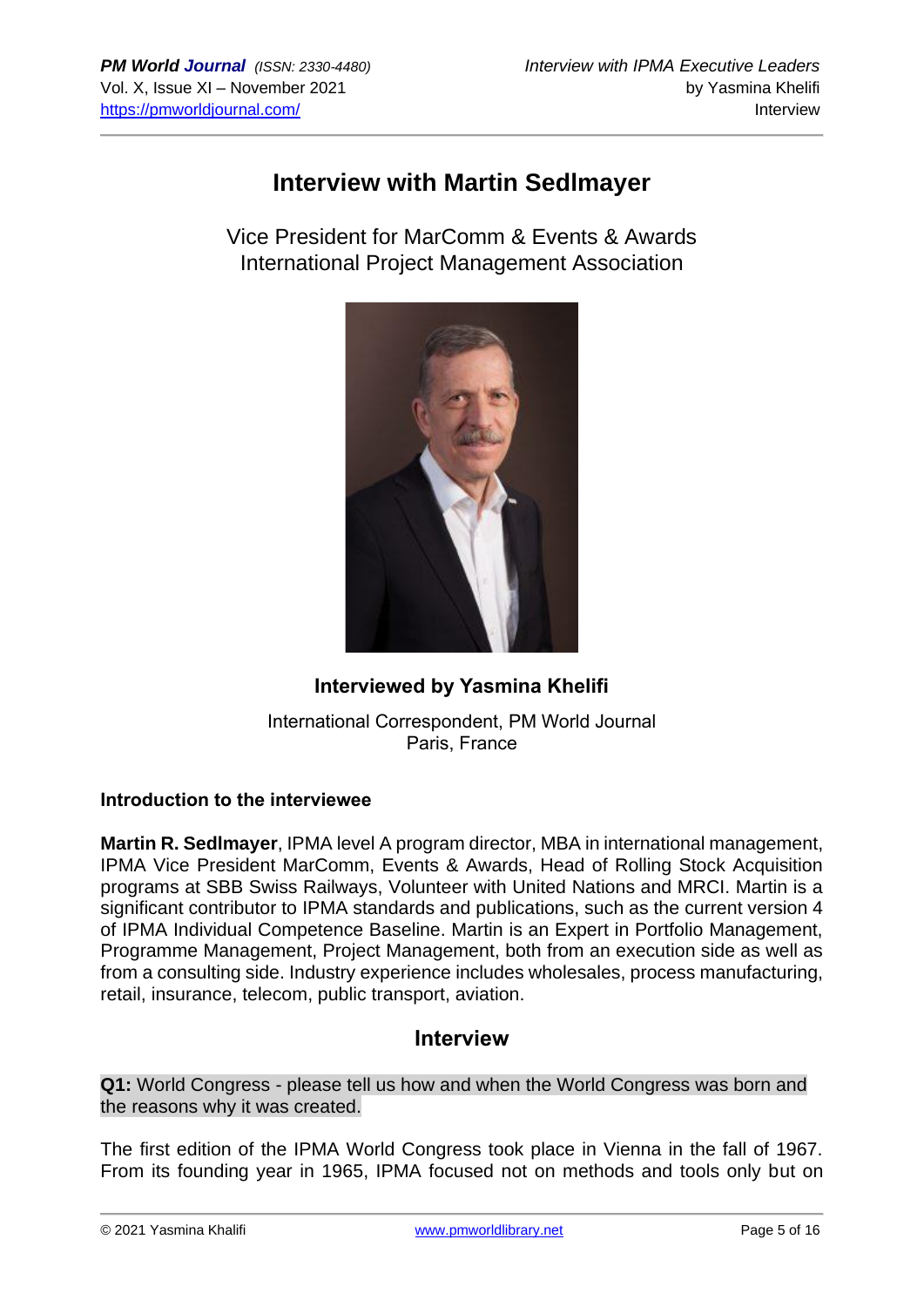competences. And to tell the world about the benefits of this approach, the importance of having competent project managers, to present and discuss research results and to exchange practical experiences globally, the World Congress was launched.

Our aim has been always to be able to meet in one place in the world so that we could learn about the best practices of our industry in the company of specialists. To meet, get to know and talk. The brand of our World Congress, built throughout more than 30 editions, is based precisely on the opportunity to meet personally with representatives of our, today more than 70, Member Associations. We are an international association, and our M.A.s can benefit from this in many different ways. World Congress is an exceptional example of the event our M.A.s can benefit from as well.

#### **Q2:** Does the World Congress take place in a different city each year? Will the future events be hybrid events? Is it once a year?

Indeed. The World Congress is organised by a national member association, together with central IPMA support. That means that a national member association applies if they are interested in organising, and the general assembly decides where the next World Congress(es) shall take place. We try to run it once in Europe, then in Asia, coming back to Europe/Africa, and then organise it in the Americas and so forth.

The general idea at the beginning was to organise it every second year. Still, very soon, the need grew significantly, and for many years, the World Congress was organised yearly. But there were also exceptions, like last year, when we could not run a World Congress due to the pandemic.

#### **Q3**: Could you describe what we can expect if we attend an IPMA World Congress

It depends. When you are a Project Manager or alike, you get many new insights, learn from others – in a global context - and create or foster your network with peers from all corners of the world. When you are a HR Manager, you can – besides many new insights – benefits from many interesting contacts and extend your professional network. When you are a Young Professional, you can, in addition to the World Congress, benefit from a global Young Crew workshop that helps develop your career and get in touch with many other young professionals. When you are representing an organisation, you can (through sponsoring) let the world know about your organisation and/or products. When you are an Award Winner, you will get the merit of your outstanding achievements. When you are an IPMA certified individual, you can benefit from CPD's helpful for your re-certification. Etc. etc.

Our event is a meeting of many industry representatives, and I am almost sure that everyone can find something very beneficial here. It is a meeting of specialists of different ages and a meeting of different cultures, of many different approaches, of diverse knowhow. It's clear that the exchange of experience here is extremely valuable. That is the absolute and unique advantage of this event.

You see, there is a lot to take home when you participate!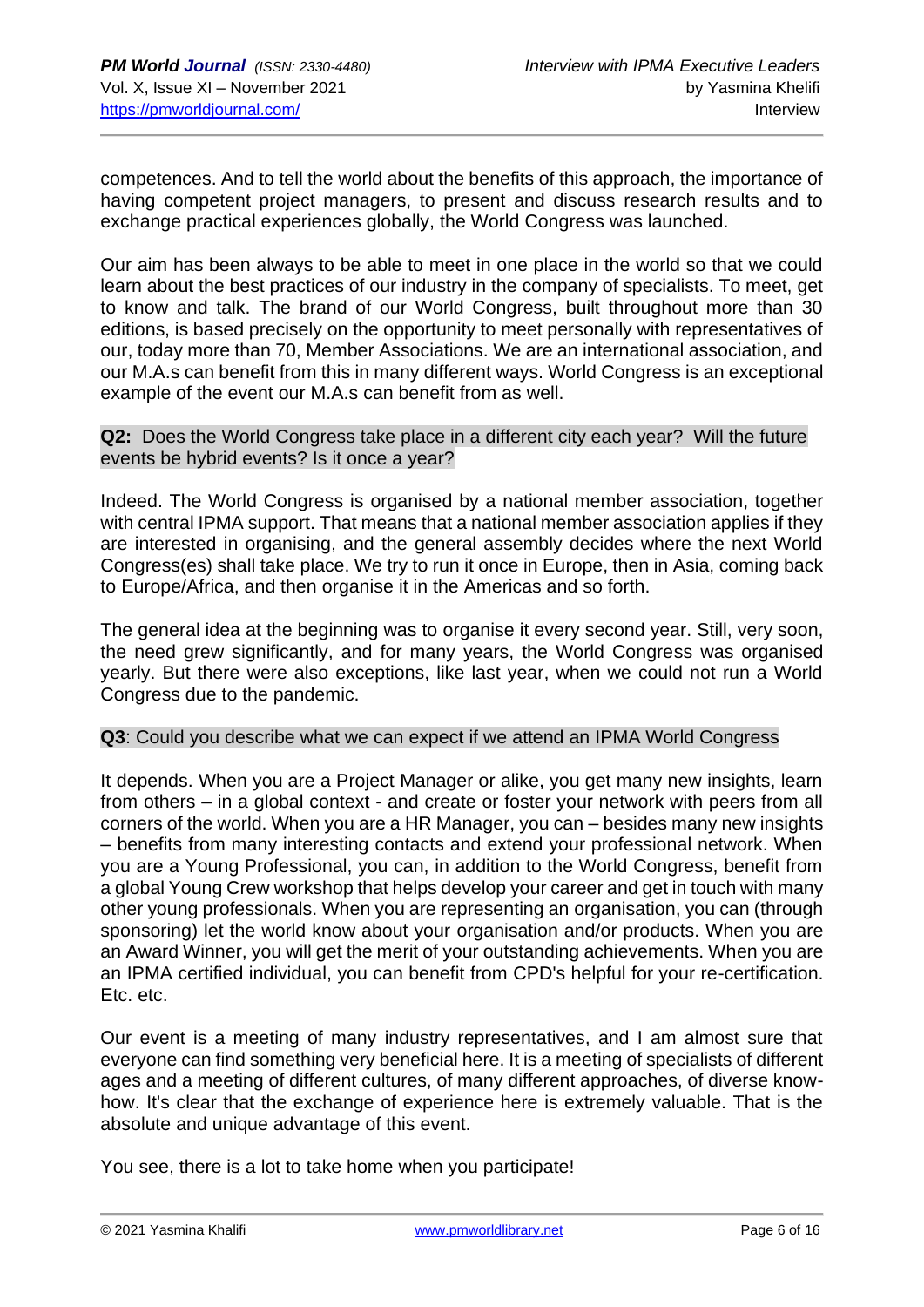#### **Q4:** Tell us what the event best practice week is: birth, purpose, creation

Well, the IPMA Global Best Practice Week was created as a simple necessity. In spring 2020, we all knew that a standard World Congress (it was planned for St. Petersburg with physical presence) was not possible due to the pandemic situation; you may remember that the first wave hit Russia very hard. But we wanted to offer at least the learning part of such an event to the world when we cannot provide a get-together in such a situation.

Consequently, we sat together in a very small team and created the event, with absolutely no experience organising a virtual event. We very early decided to focus on a particular topic around project management – how to manage the great reset (late spring 2020, we thought the pandemic would be over very soon), and resilience as a topic of the second edition.

And we did it, with extraordinary success, in just 6 months. All went smoothly, connecting 700 participants worldwide, with more than 160 sessions in total. Only one session needed to be cancelled due to a tornado in the U.S. which caused a complete power outage over there. In addition, we also organised a virtual awards ceremony broadcasted out of a T.V. studio in Poland.

**Q5:** Tell us how the best practice need is organised: duration, virtual or not, the frequency

Based on the enormous success of its first edition, we decided to keep this purely virtual format but shift it to spring – not to jeopardise the World Congress, which is organisation always in fall. Again, we just had 6 months to organise.

This second edition was organised like the first edition, but we also took lessons learned into account. We ran it a bit shorter for 3 and  $\frac{1}{2}$  days, kept the four parallel streams (resilience for individuals, teams, organisation, and the society), with 90 minutes slots for each presenter, including discussions, keynotes, panel discussions, workshops etc. We also offered direct contact of participants to the Executive Board of IPMA and booths for all 72 IPMA member associations.

#### **Q6:** Any other topic you'd like to mention related to IPMA events

Besides the World Congress, IPMA organises many other events too. First and of utmost importance are our member 'associations' many events organised in their specific country, year by year. For more details, check the national body of IPMA in your respective country!

In addition to national events, IPMA organises a yearly Research Conference that focuses on presenting and discussing academic papers. This is of particular interest for IPMA, too, to better understand where the profession of Project Management is developing. This event is attended mainly by academics but also by experienced project and programme managers.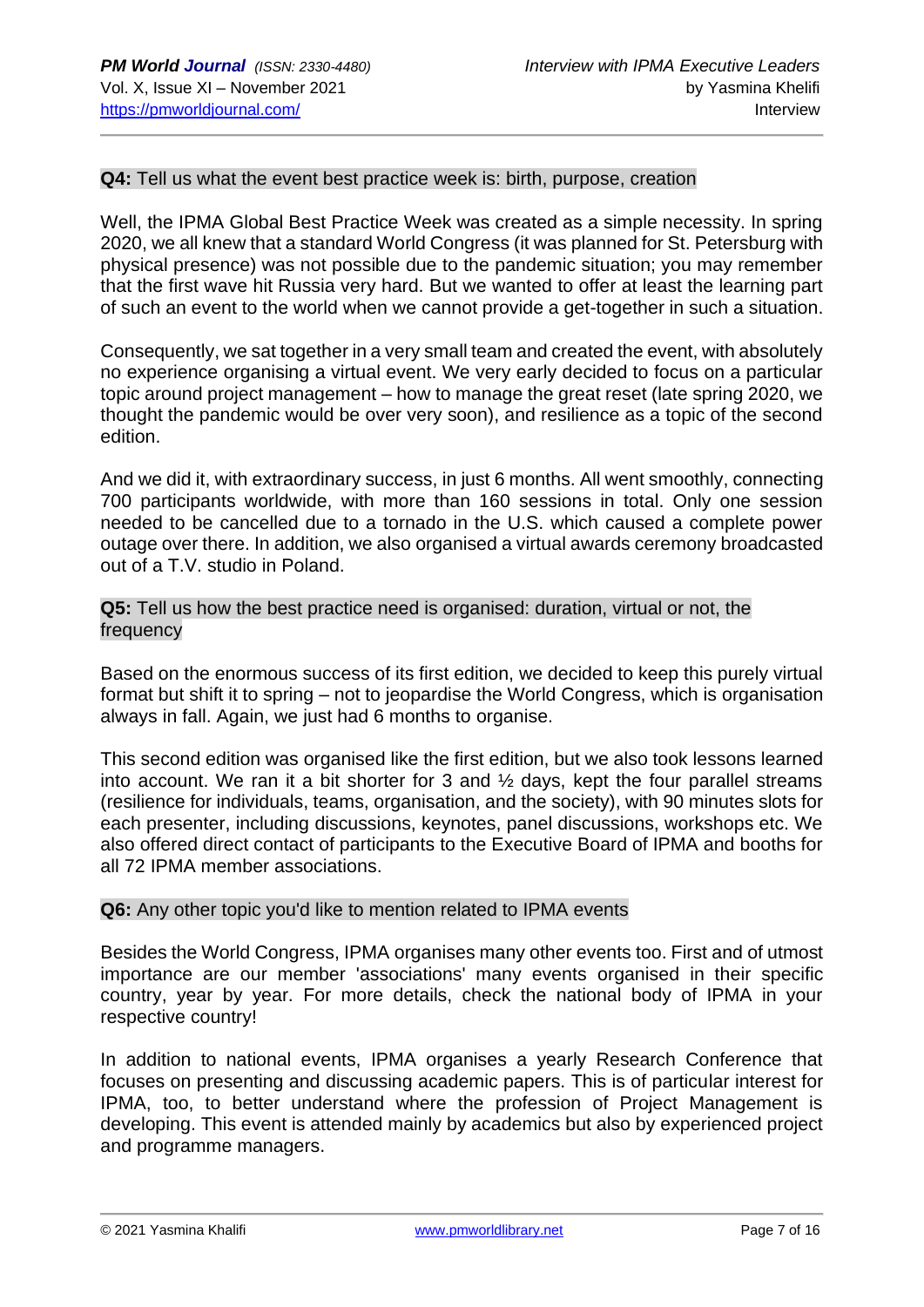For the younger generation, we the Global PM days, a 2-day online conference on project management twice a year to support young project managers and students by boosting their personal and interpersonal competences, and the Global Young Crew Workshop in the fall of each year. Interactive workshops, compelling keynotes and significant networking events lie the basis for the workshop experience and connect cutting edge trainers with students and young professionals from all areas united in their passion for project management.

As part of our special interest groups (on Artificial Intelligence, Healthcare, Innovation and Change, Megaprojects, Smarter Cities, and Smarter U), we organise shorter, very concise webinars regularly throughout the year.

#### **Q7:** How has Covid19 changed the topics presented at the best practice week?

Well, the first edition, as I mentioned before, focused on the time after the pandemic – the World Economic Forum postulated "the great reset". At that time, we thought it would be over soon. But in fact, I believe not the pandemic has changed the topic/content, but more global trends like digitalisation, artificial intelligence, climate change, urbanisation, urbanisation, etc.

#### **Q8**: According to you, will project management be required in the future? Why?

This is a brilliant question indeed, but unfortunately, I do not possess a crystal ball that tells me the future. Already today, 1/3 of the GDP in many countries is produced through projects. And this part will increase, also driven by the pandemic (massive amount of money is injected into the economy to recover soon) and the climate challenges ahead. All this generates work to be executed, mainly in the form of projects. Therefore, I am sure that we will need project management, particularly competent (and not just knowledgeable) project managers who can drive and execute change to generate the expected benefits. But if we call it project management by then, I 'don't know.

#### **Q9**: A more personal question. ' 'I've seen you are a volunteer for the U.N. for people in need. How do your project management skills and leadership help you?

It helps a lot. Just let me give you a concrete example. I am currently trying to set up a project in Madagascar, one of the poorest countries in the world. Together with MCRI, the Madagascar Research and Conservation Institute, we try to set up a centre for children with disabilities to offer them proper education and support. In cooperation with U.K., Malagasy, and South African NGO's. All need to be planned and organised, from fundraising to land acquisition, purchasing materials and craftsmen, construction work, appropriate equipment acquisition, to day-to-day operations. Project management competences in short.

**Q10:** Many people and countries in the world cannot afford a project management association, or certifications. In that case, how project management can be taught?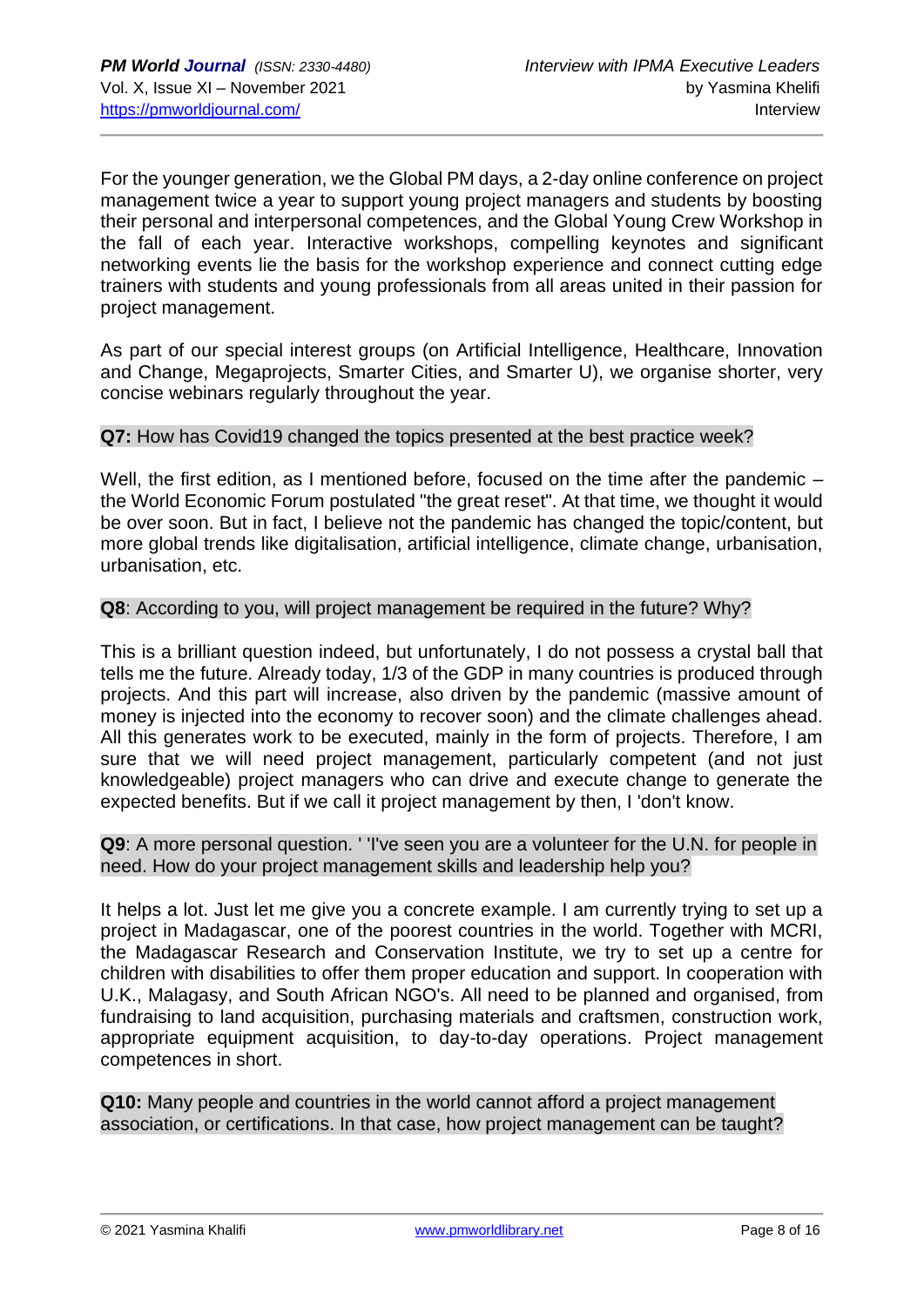Project management education must start locally. Therefore, the price inequivalence is not that high, a trainer in Nepal does not cost a Nepalese as much as a consultant in the U.S. The same goes with certification (at least with IPMA). Therefore, basic training locally or an education locally can be a possibility.

Another way is learning on the job, often at no cost. Try to find an experienced project manager where you can learn from. Look what they are doing, why they choose the way they do and reflect the outcome of each task. If you are bright, you can take a lot of experiences and improve your competences significantly.

Another initiative that IPMA implemented in 2021 is to provide basic project management education through a platform Skillsbuild in co-operation with IBM. The objective is to share project management basics via the online platform to support the implementation of the sustainable development goals 4 (quality education) and 17 (Partnerships for the goals). Project management knowledge is provided to students, job seekers, educators, and organisations with modest revenues.

#### **Q11: Do you have a last message to PM World Journal readers, please?**

Good project managers do not only execute what they are tasked with; they have a unique skill set to create benefits through change. Therefore, use these competences wisely to enable a better, more sustainable future.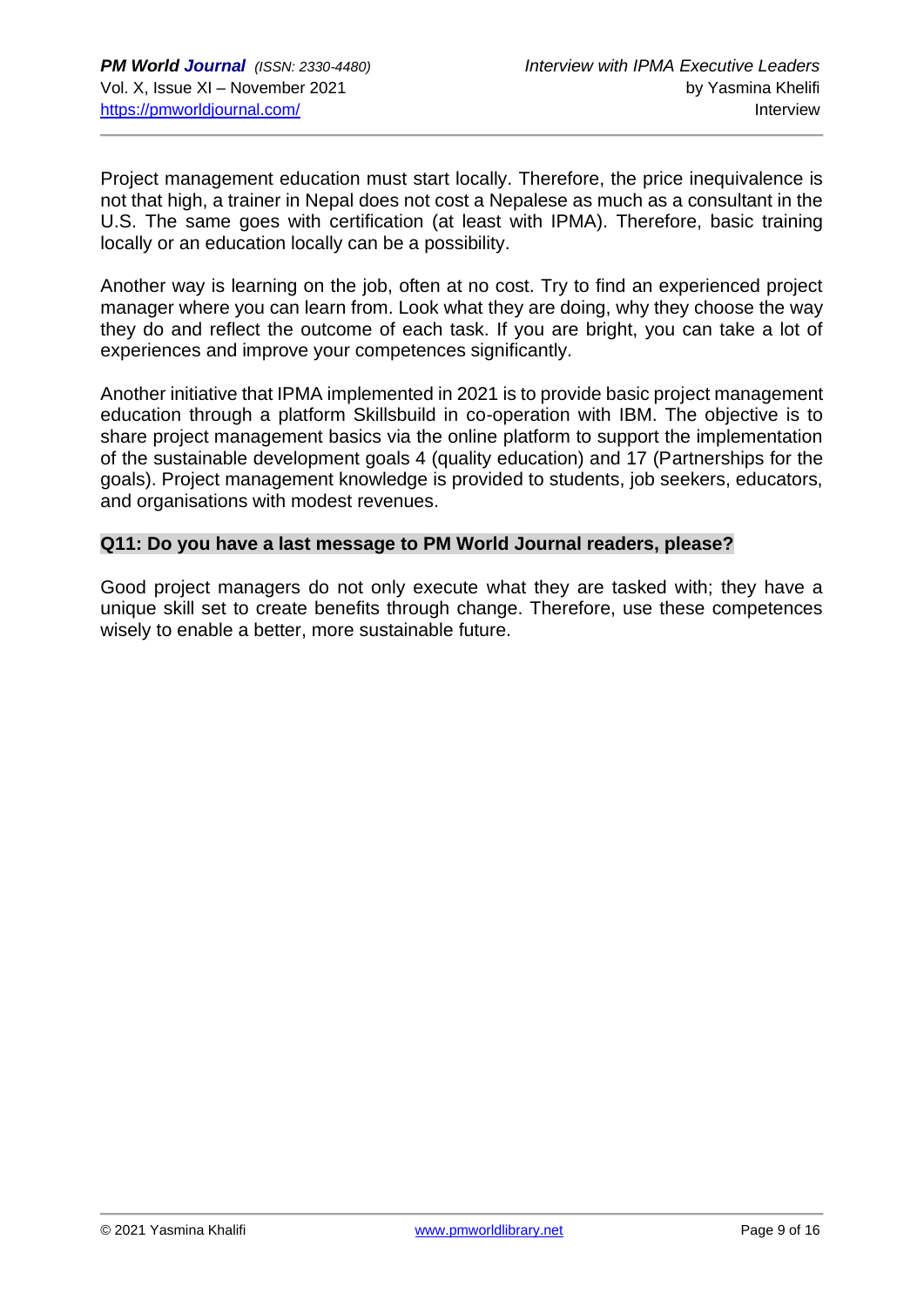## **Interview with Amin Saidoun**

Executive Director International Project Management Association



## **Interviewed by Yasmina Khelifi**

International Correspondent, PM World Journal Paris, France

#### **Introduction to the interviewee**

**Amin Saidoun** is Executive Director of the International Project Management Association, an international federation of over 72 project management associations worldwide. Amin Saidoun is an economist and graduate of the London School of Economics and Political Sciences. He is a project manager who gained 29 years of experience in international projects both in medium-sized and multinational organisations in auditing, consulting and the logistics domain. As Executive Director of IPMA, he is in charge of Finance and Administration, Business Development of IPMA activities in Africa and the Middle East. He is involved in various internal development projects and governance. He is the author and co-author of different project management and business administration related articles. Among his areas of interest: intercultural project management, leadership, digital transformation and non-for-profit organisations.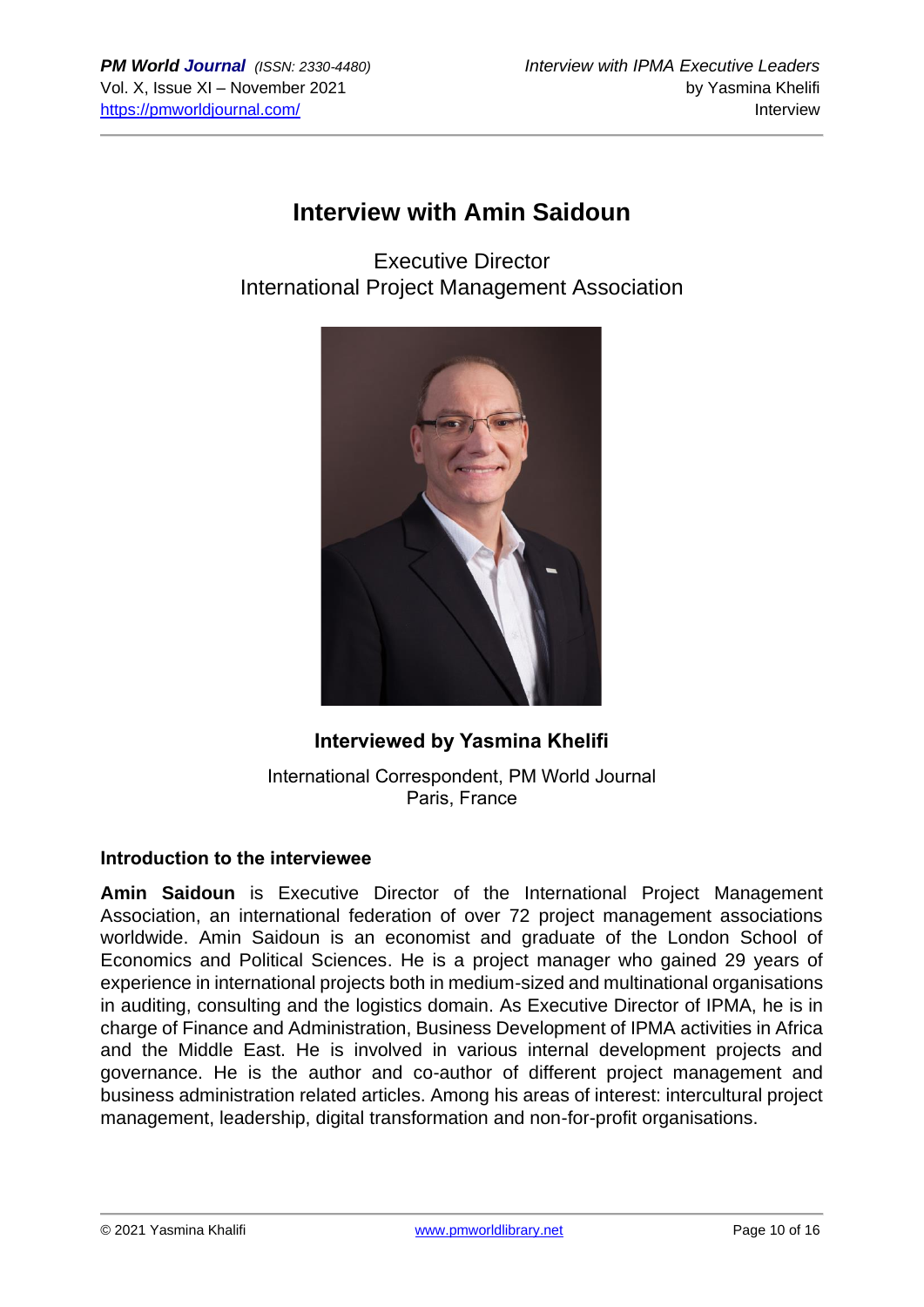For work contact, Amin Saidoun can be reached under [\(https://www.linkedin.com/feed/?trk=homepage-basic\\_signin-form\\_submit\)](https://www.linkedin.com/feed/?trk=homepage-basic_signin-form_submit) or [amin.saidoun@ipma.world](mailto:amin.saidoun@ipma.world)

#### **Interview**

**Q1:** First of all, thank you for accepting an interview request from PMWJ. please tell us how and when IPMA was born and who created it

#### **The First Years, INTERNET**

The exchange of experiences in IPMA (formerly INTERNET) has a long tradition. It all began in the year 1964. A European aircraft Project Manager, Pierre Koch of France, invited Dick Vullinghs from the Netherlands and Roland Gutsch from Germany to discuss the benefits of the Critical Path Method (CPM) as a management approach. CPM showed a way to manage large projects with international sponsors, uncertain results, and complex influences and dependencies from different technical disciplines. This group was chaired by Yves Eugene from AFIRO (Association Française d´Informatique et de Recherche Opérationnelle). Professor Arnold Kaufmann suggested the formation of an **INTER**national **NET**work, the **INTERNET**.

**In 1965,** this group of people founded the **IMSA** (International Management Systems Association), independent from companies and officially located in Switzerland, the most respected and politically neutral country in Western Europe in these days of the "Cold War". Two years later, the Czechoslovak Project Management Science Group issued invitations to join the first "all-state" conference on the "Methods of Network Analysis" in Prague. PhD Vladimira Machova was the host beside the political officials in those days. Then, with the sponsorship of the International Computer Centre in Rome, managed by Professor Claude Berge, the first International World Congress took place in Vienna. From then on INTERNET was the official association name.

**In 1967,** the two-year-old INTERNET society held its first International European Internet Congress in Vienna.

**In 1989,** Advanced Courses for advancing competences of experts in project, programme and portfolio management are launched.

#### **The name change to IPMA**

In 1996, the 13th World Congress (1996) was held in Paris. INTERNET got a namesake – a new international telecommunication system. The Executive Board (ExBo) renamed INTERNET to International Project Management Association, IPMA (our third and current name), but retained the logo**.**

In 1998, IPMA starts with certification of individuals and the1 st version of ICB, v.1.0. is being published.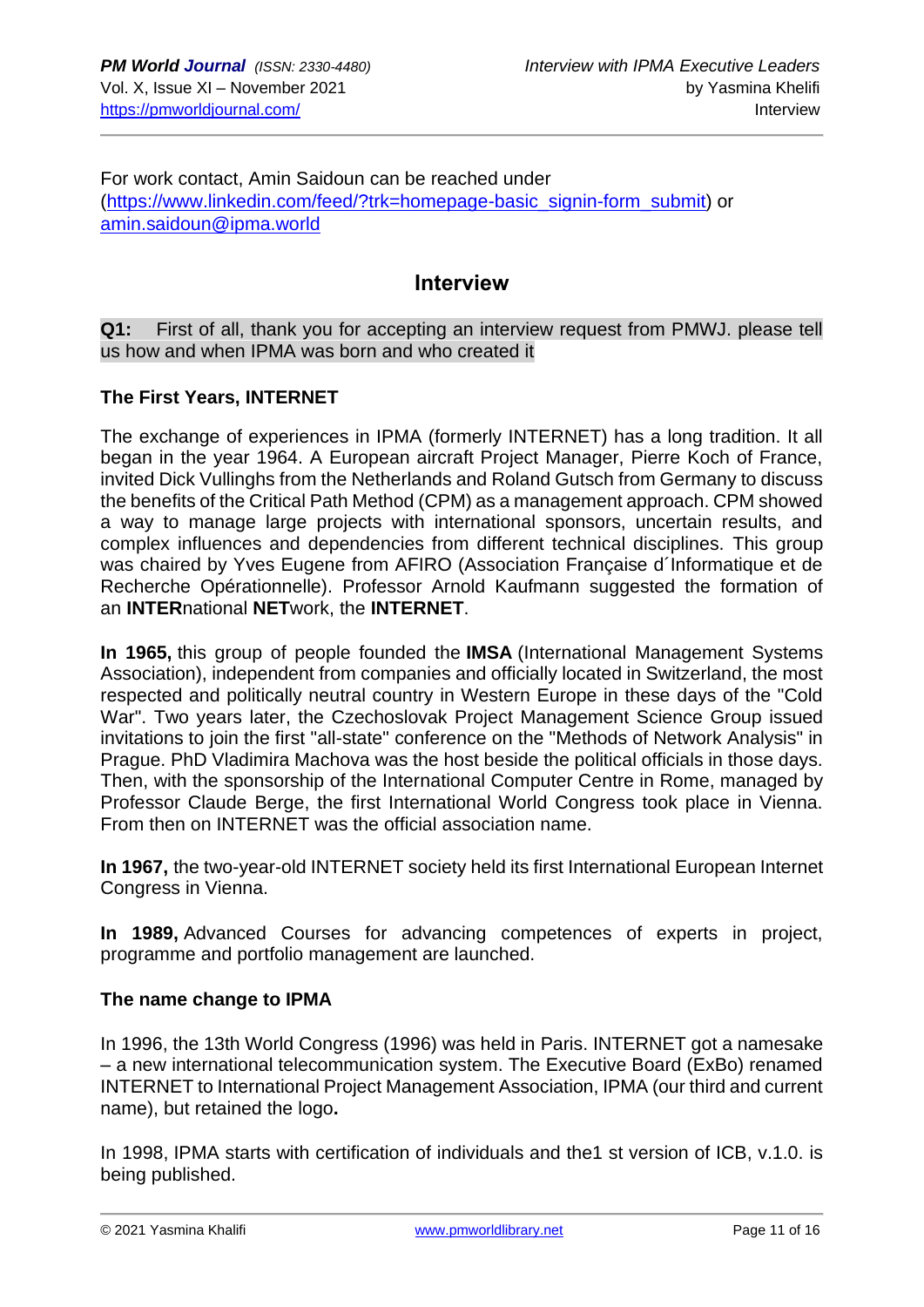In 2002, IPMA launches the IPMA International Project Excellence Award. In 2012, IPMA started offering organisational assessment and certification through [IPMA](http://www.ipma.world/organisations/organisation-certification/delta/)  [Delta.](http://www.ipma.world/organisations/organisation-certification/delta/)

In 2015, IPMA launched new versions of all standards, [IPMA ICB4,](http://www.ipma.world/individuals/standard/) [IPMA OCB 1.1,](http://www.ipma.world/organisations/standards/) [IPMA](http://www.ipma.world/projects/standard/)  [PEB](http://www.ipma.world/projects/standard/)

**In 2017** and in **2019,** two World Congress took place outside Europe, one in Kazakhstan (Astana) and one in Mexico (Merida).

**Q2:** IPMA Global today: tell us the number of countries where IPMA is active, in what countries IPMA is the most '''powerful' if you have the information

IPMA is active in 72 countries through its national member associations (one member association per country). Historically, IPMA started in Europe. To this day, this is where IPMA is the strongest in terms of the sales of its products and services and in terms of the number of members, i.e. the number of members of IPMA member associations. These members are students, individuals (practitioners and academic) and corporate members (including large companies such as Alstom, Siemens or Thales). In recent years IPMA developed in Asia and Latin America, where two international world Congresses took place in 2015 and 2019.

After fifty-four busy years, IPMA is leading the evolution of the Project Management profession and communities worldwide. IPMA is a unique international network that thinks globally, acts regionally and engages locally. Advanced, competence-based certification underpins a comprehensive portfolio of services and products offered through its network of Membership Associations, training providers, publishers, event organisers and the like IPMA continues to recognise, respect and build on its diversity as the foundation of its networks of colleagues, friends and associates with complimentary visions and horizons. Today IPMA remains the developing network set up by the perceptive founders fifty years ago. We can all be proud of the history and achievements of the IPMA family.

#### **Q3:** Do you have volunteers? How many?

One of the strengths of IPMA is that it is a volunteer-based organisation. In addition to the permanent staff and contractors contribute to the evolution of the profession and the network worldwide.

The number of volunteers amounts to approx. 8.000 around the world.

#### **Q4:** Any other fact 'you' like to raise

In addition to the private sector, research has indicated that more and more project managers are needed in the national and international public sectors. The organisations concerned are public administrations, universities, hospitals, international,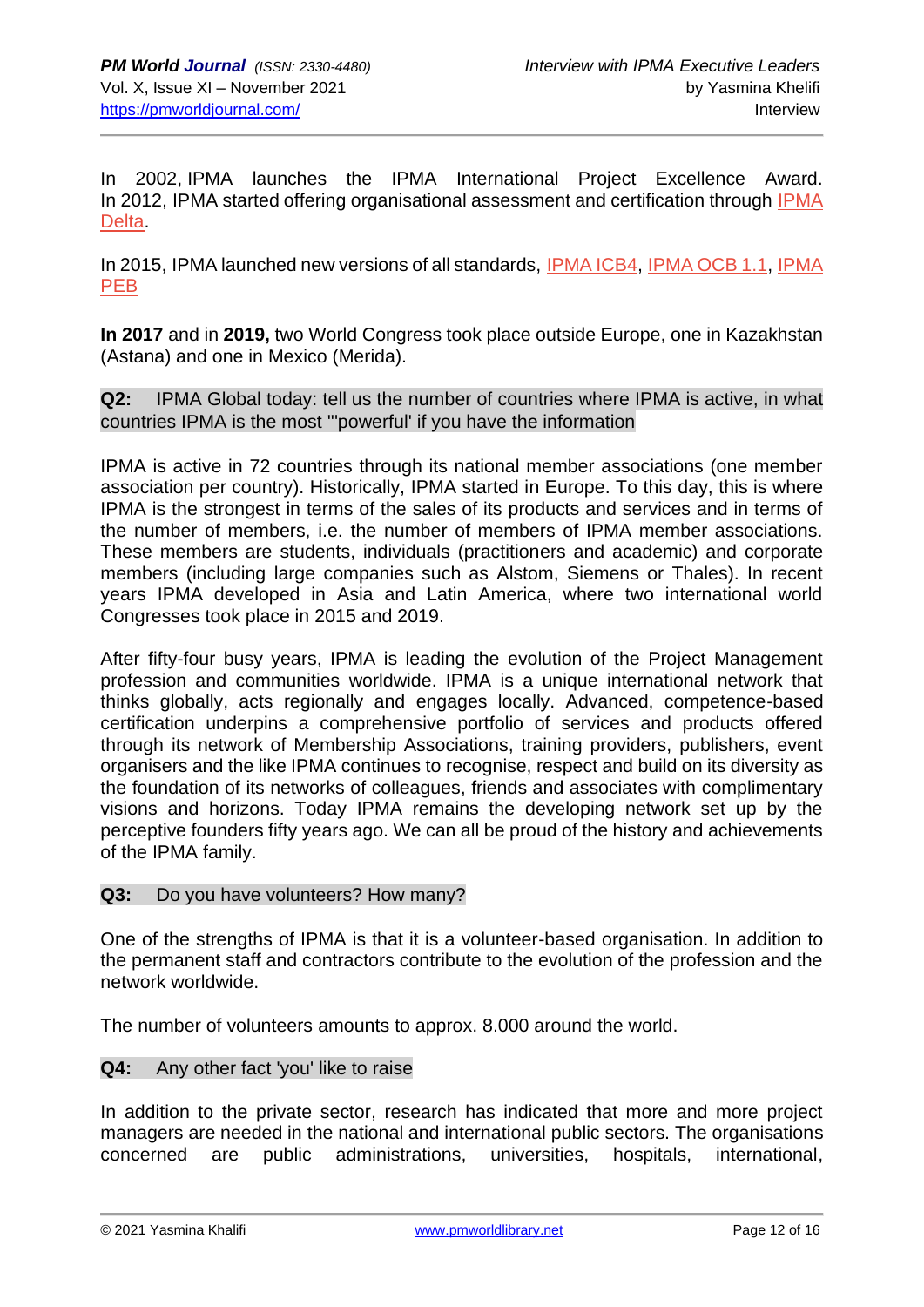intergovernmental and non-governmental organisations. This is why one of our future events will address the need of these organisations in particular and identify the challenges these organisations are facing and how project management can help them address these challenges.

#### **Thank you Mr. Saidoun for the general presentation of IPMA. Now, ' 'let's move to more detailed questions about IPMA.**

**Q5**: What do the members expect from IPMA Global in the future? (if you have surveys, feedback, etc.)

Considering the diversity of our members, the expectations differ from one group of members to the other. Some members expect support to advocate the profession at a higher level like any other charted professional organisation, be it at the national governmental level or at international level. This will help them increase their visibility in their markets, increase their customer base and help them to sustain in the longer run. Some organisations simply need support to make it to the next level of maturity to implement and promote all IPMA products and services. Other organisations expect to get technical and organisational support to get recognised in their countries being part of an international network.

#### **Q6**: What are the most topics read in the IPMA blogs? How do you explain it?

Most topics read on IPMA blogs are related to project management methodologies. This could be the new methodology released by the E.U. commission, the applicability of lean management techniques to project management, simple tools like RASIC or the 5W 1 H question (What, why, when, where Who and How). This can be explained by the fact that project management is often regarded as a multi-purpose techno-managerial activity. As resources are usually scarce, the work-load is heavy, the time constraint is challenging and the customer is asking for high quality people often like to find out about techniques that help them to comply with the requirements of the iron triangle in their daily work. Another explanation is that as project management is about common sense and as the quantity of information and the level of abstraction of many articles are often high; the reader longs for content that remains practical, easy to read and that helps them to achieve quick wins.

#### **Q7:** What are the skills needed by project managers in the new normal?

The needed skills before Covid 19 do not differ so much from after Covid 19, i.e. the new normal. The difference will be that some skills will be more needed, get a stronger emphasis and will have a new opportunity to shine. I would like to mention three examples of skills.

**Leadership:** are the projects we have in our organisation before Covid19 still as crucial as those after Covid? Do we need to re-prioritise? The answer to this last question is often yes, and we know what it means to have the leadership skills to put all projects in balance to change priorities if needed. This brings me to the next required skill: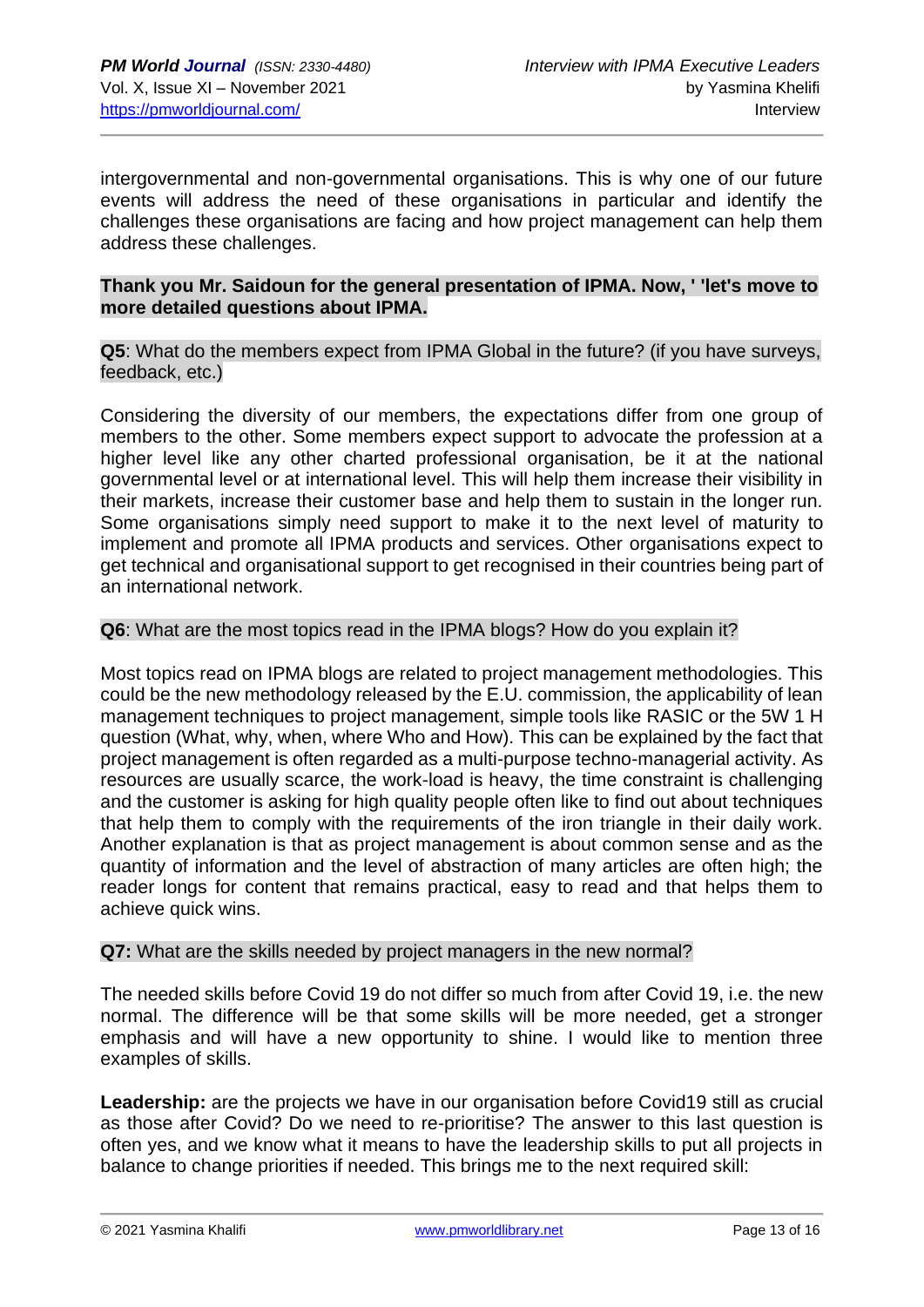**Stakeholder management**: The means of communication have changed, and both written and oral communication have to adapt. Project managers and the members of the project team that 'can't meet any more F2F are human beings that need have an inter-action and feedback more often than before. Isolation may help introverts to increase their work effectiveness as less disturbed in an office environment. Extroverts, however, need the inter-action with team members to get the drive to perform. Human interpersonal relations, in this case, are a catalyst for performance achievement. The role of the project manager to assure that such a working environment is made possible becomes more critical as it generates confidence and trust and takes away fears. So stakeholder management is a skill that after Covid becomes more and more needed and addressed with the right communications skills.

Lastly, **agility** is needed more than ever to adapt to the speed of changing legal frameworks, regulations, procedures and ways of working. While some organisations are used since many years before Covid to manage teams remotely, to hold general assemblies and make decisions online, some organisations are limited by their by-laws or intergovernmental conventions and procedure and have difficulties adapting to the new normal. They generate inertia, demotivation and frustration among their project managers, which could jeopardise the sustainability of the organisation in which they work. This is why IPMA has developed a reference guide of its competence baseline in an agile world for its existing and potential customers.

#### **Q8:** Do you think Covid19 will impact the project management associations?

Covid has definitively impacted project management associations, and the fact that the focus of support of IPMA Global is now put more strongly on its existing members instead of searching for new members is a clear sign of that impact. It is more important than ever to hold together and to support each other also at regional level to make sure that co-creation and mutual encouragement lead to quick wins and the implementation of smart objectives.

Covid19 has also shown that many activities and internal projects can be run at lower costs than before, and the reduction of travel and accommodation in projects has proved possible. Also, reducing the carbon balance of project management associations and their members, staff and volunteers have proven to be possible without jeopardising projects and operations. This is a big lesson learned that will change the way we work together in the future. Finally, Covid 19 has accelerated the digital transformation of the organisation that was initiated before Covid 19.

**Q9:** You are also responsible for the business development of new project associations in Middle East and Africa (MEA). Is project management different in MEA? In what ways?

Project management in MEA and other parts of the world does not differ so much in theory as project managers who undergo the IPMA certification scheme need to prove that their knowledge and experience concerning the skills described in the international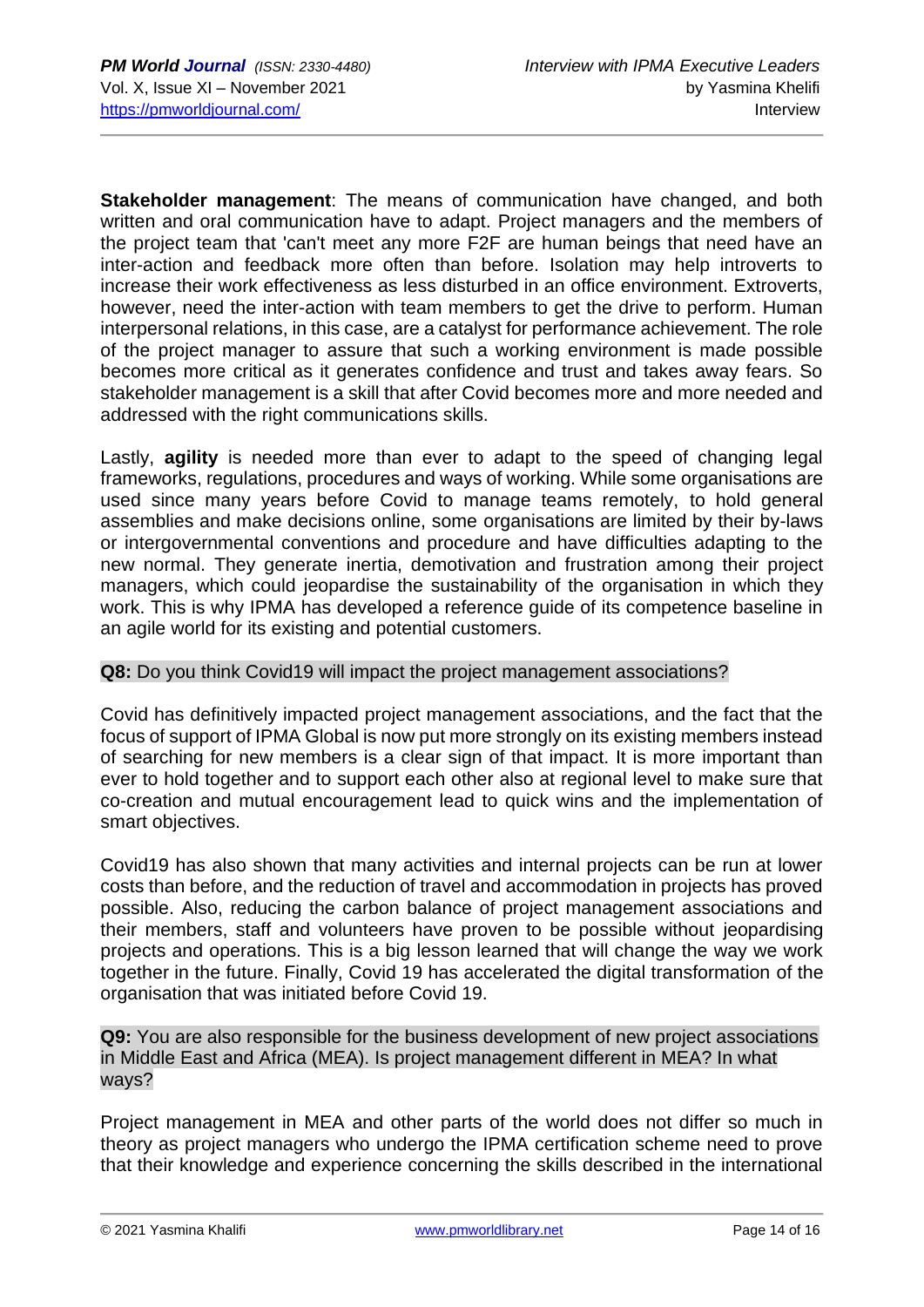competence baseline have been reached to a certain extent. However, as also described in my article published on "Successful project management in North Africa with intercultural competence"

[\(https://www.sciencedirect.com/science/article/pii/S1877042816308680\)](https://www.sciencedirect.com/science/article/pii/S1877042816308680), a project is implemented in an environment that might differ from the usual environment the project manager might have worked in the past. The economic sector, the 'country's traditions and beliefs, education and many other cultural factors influence how a project is managed. People are often more relationship-oriented than task and result oriented in the MEA region. This understanding is essential to adapt to the local behaviour in a project environment to build trust and get recognised and accepted among project stakeholders.

#### **Q10:** If non-MEA project managers want to work in MEA, do they need to develop specific skills? Which ones?

One of the skills to be developed based on my experience is leadership in projects. This means adopting a specific leadership style as mentioned in the article mentioned in the previous response R4, a self-assured style of leadership combined with self-confident "understatement" and emphasised modesty help project managers to gain authority in a local hierarchy. This authority and recognition are emphasised through technical competence. These, in turn, are helpful for constructive cooperation with all stakeholders in the project environment.

**Q11**: You advocate the profession and IPMA through different types of events and publications: what are the priorities of IPMA in terms of events, publications to develop in the new normal?

In many areas of society, project management is unfortunately either not known or consisting of the use of software tools like Primavera or MS-Project to run projects. Our objective is to bring both awareness and understanding of project management to a more strategic level. Through events, publications, advocacy and partnerships, it is critical for decision-makers to understand that project management is a game-changer, the clue between vision, missions, strategic and the implementation of tangible strategic objectives, which is even more critical in the new normal. One example is mentioned to enhance this awareness among public administrations and international organisations, and NGOs. Another example is to promote this awareness among large multinational organisations, as we recently did with IBM. With this regard, it is worth mentioning that companies like Thales, Siemens, Alstom and Infineon are working with IPMA since many years to certify their project managers around the world with ' 'IPMA's international network of professional certification bodies.

#### Q12: do you have a last message to PM World Journal readers, please?

The competence-based project management of IPMA is not only helping project managers in their professional life in getting things done according to the requirements of their customers. It also helps them move forward with their projects on a private basis, helping to maintain a balance in a Covid/Post Covid period. This is essential considering